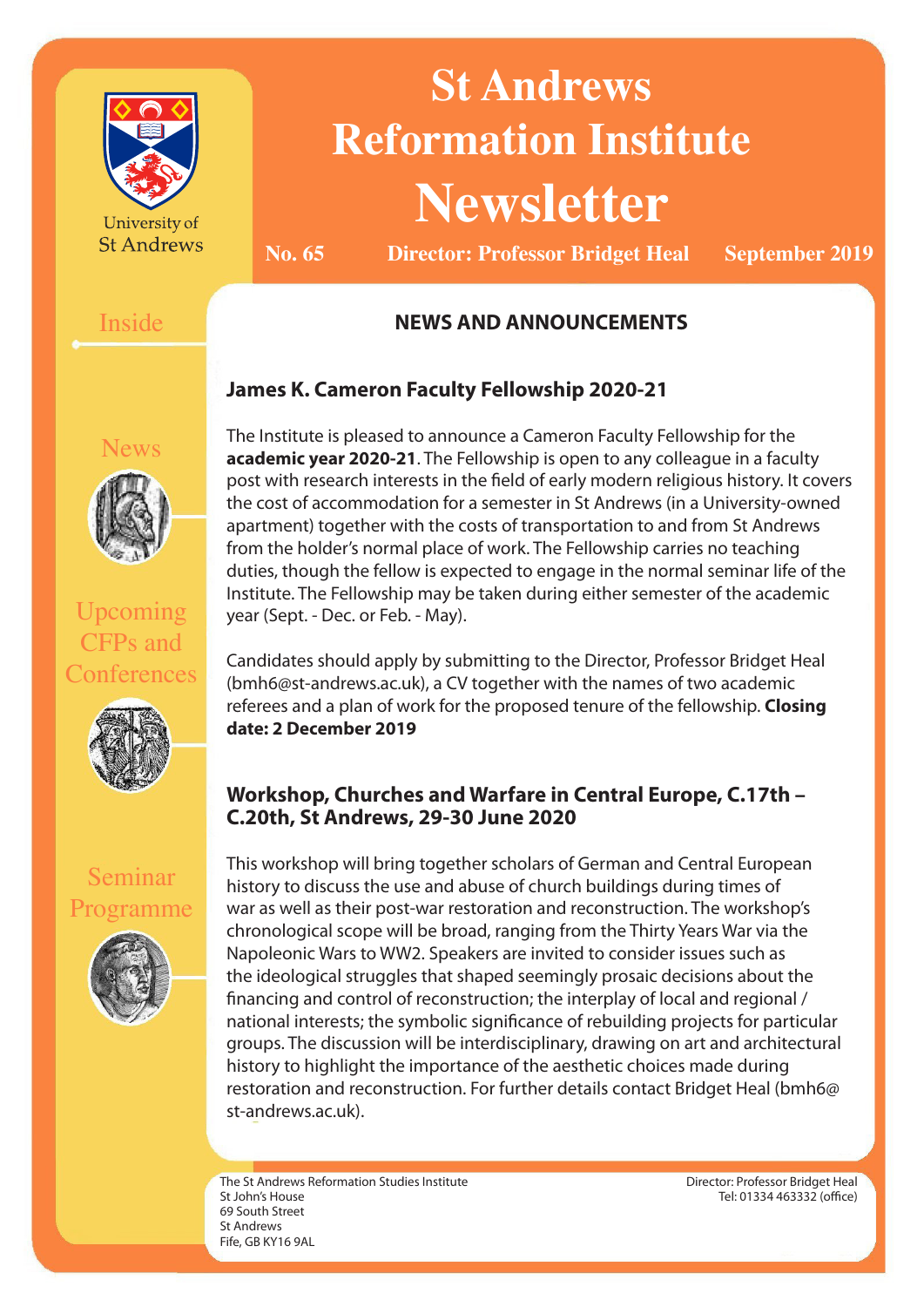## **Conference Calendar**

#### **October 2019**

**4-5**

Verein für Reformationsgeschichte, Erlangen

Reformationskonzepte / Concepts of Reformation

#### **17-20**

Sixteenth Century Society and Conference

Annual Conference, St. Louis, Missouri

https://www. sixteenthcentury.org/ conference/

#### **Congratulations to…**

**Andrew Carter** for graduating with a PhD entitled 'The Episcopal Church of Scotland, 1660-1685'.

**Dr. Jennifer Powell McNutt** for her appointment as to the Franklin S. Dyrness Chair in Biblical and Theological Studies at Wheaton College. Dr. McNutt will present her inaugural Dyrness Chair lecture on March 30, 2020.

#### **Institute Members' News**

**John Condren** (PhD 2015) has been appointed to be a Research Associate on Professor Peter Wilson's Oxford-based ERC project https://fiscalmilitary.history.ox.ac.uk/

**Marc Jaffré** (PhD 2017) has been appointed to be the College Lecturer in Early Modern European History at Balliol College, Oxford

Amongst **Steve Murdoch's** activities are two major lectures, *Sailors, Soldiers (and Salt?): Scotland and Norway in the 17th Century*, Scottish-Norwegian Connections and Communalities Conference, Rosendal, Norway (21 Aug 2019) and *Mapping the Diaspora: British Migration to Scandinavia,* Global North Conference; Networks and Migrations, Stockholm (14 Aug 2019)

**Tom Scott** has published 'The Survival of Serfdom in Western Europe', *Zeitschrift der Savigny-Stiftung fuer Rechtsgeschichte, Germanistische Abteilung*, 136 (2019), 51-75

**Róisín Watson** (PhD 2015) has been appointed to a departmental lectureship in the Oxford History Faculty.

**Saskia Limbach** and **Drew Thomas** have both received fellowships from the newly established Reformationsgeschichtliche Forschungsbibliothek in Wittenberg. For further details on the library and its fellowship schemes see https://www.rfb-wittenberg. de/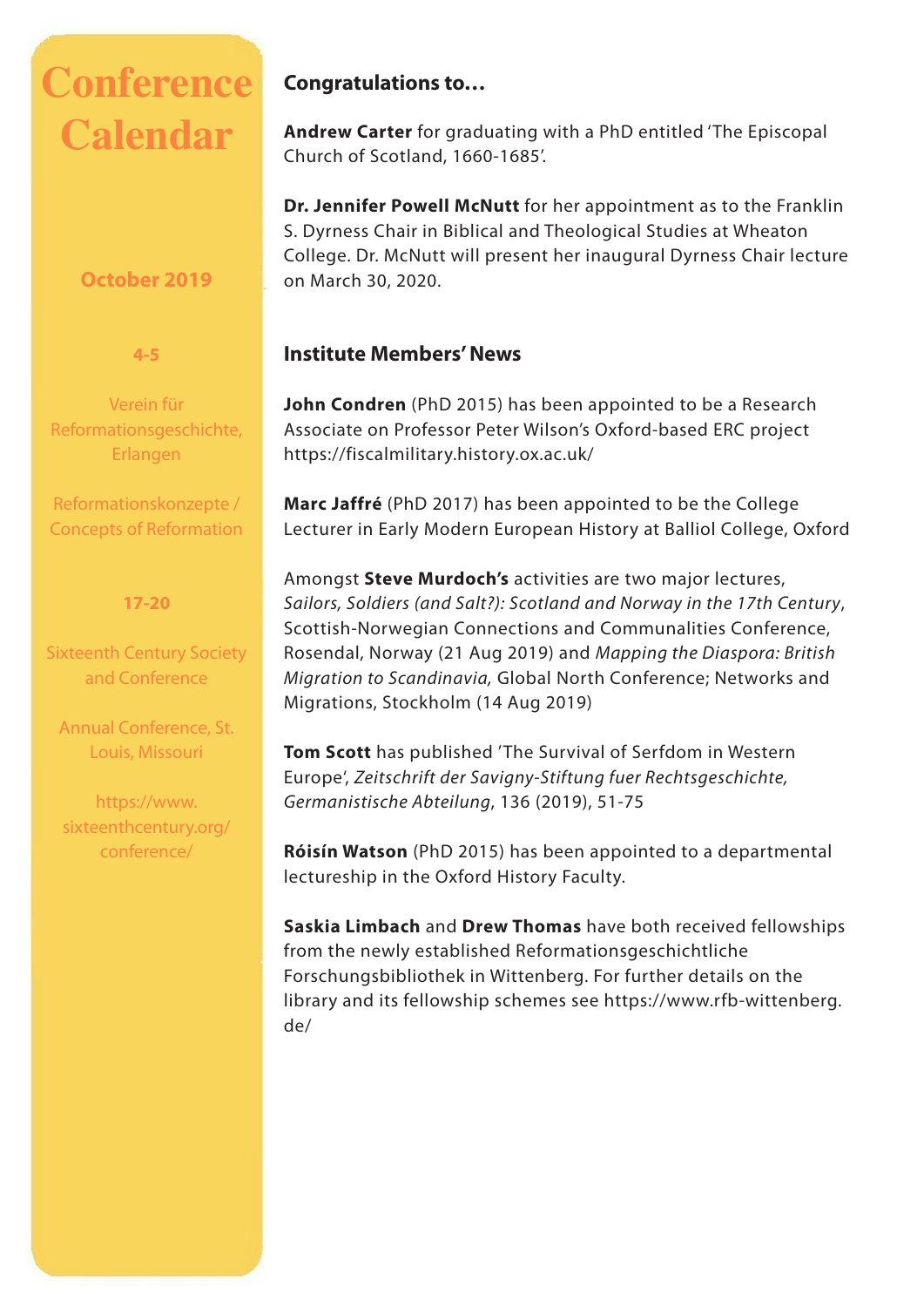#### **Announcements**

CfP (deadline October 1st): **''Courage, Language, Discretion and Learning': Lancelot Andrewes and Early Modern Religious Culture'**, to be held at the University of York, 20th-21st March 2020 **https://lancelotandrewes.wordpress.com/**

CfP (deadline September 30th): **'Searching for Compromise? Interreligious dialogue, agreements, and tolerance in 16th-18th century Europe'**, to be held at the History Institute, University of Warsaw, Warsaw, Poland, 19th-21st June 2020. Contact irenicism.conference@gmail.com

CfP (deadline January 10th): **'Reformation, Migration and Exile', 27th annual conference of the Society for Reformation Studies**, Westminster College, Cambridge, 31st March – 2nd April 2020 https://www.reformationstudies.org/

#### **Applications are invited…**

For the following School of History **M.Litt Programmes:** M.Litt in Early Modern History; M.Litt in Reformation Studies; M.Litt in Book History.

For further information, see the School of History website: https:// www.st-andrews.ac.uk/history/postgrad/postgrad.html

Please check the Brill website of the St Andrews Studies in Reformation History for our most recent titles, including the following, scheduled for publication this autumn:

**Bess Rhodes, Ecclesiastical Wealth in St Andrews, c.1520-1580** 

**Mark A. Lotito, The Reformation of Historical Thought**

**Benjamin Kaplan, Reformation and the Practice of Toleration**

#### **November 2019**

**28-29**

Franckesche Stiftung, Halle an der Saale Jesuit and Pietist missions during the long eighteenth century

https://www. francke-halle.de/ neuigkeiten-n-13607.html